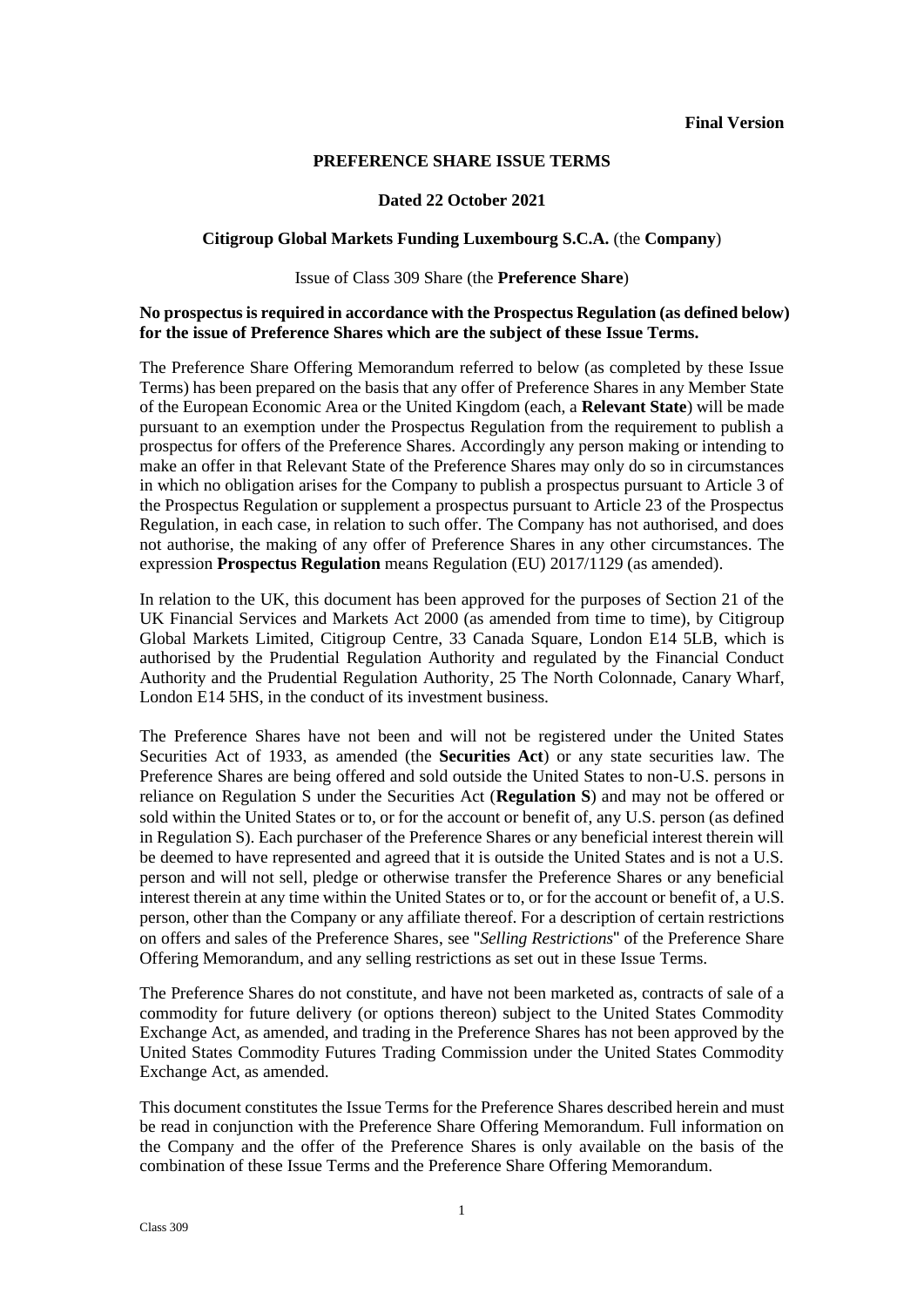The Preference Share Offering Memorandum (including all documents incorporated by reference therein) is available for viewing at the offices of the Company.

For the purposes hereof, **Preference Share Offering Memorandum** means the Preference Share Offering Memorandum dated 26 October 2015 including all documents incorporated by reference therein.

# **PART A – CONTRACTUAL TERMS**

Terms used in this Part A (including the Schedule(s) attached hereto) shall be deemed to be defined as such for the purposes of the General Conditions set forth under the section entitled "*Conditions of the Preference Shares*" and the Underlying Schedule(s) applicable to the Underlying(s) in the Preference Share Offering Memorandum. Terms defined in the General Conditions and the Underlying Schedule(s) applicable to the Underlying(s) shall bear the same meaning in this document unless the context otherwise requires or as otherwise provided in this document.

This Part A of the Issue Terms incorporate by reference the General Conditions and each applicable Underlying Schedule set out in the Preference Share Offering Memorandum unless otherwise specified and to the extent amended, varied and/or supplemented in these Issue Terms.

#### **GENERAL**

| $\mathbf{1}$ . | <b>Issuer of Preference Shares:</b> | Global Markets<br>Citigroup<br>Funding<br>Luxembourg S.C.A.                                                                                     |
|----------------|-------------------------------------|-------------------------------------------------------------------------------------------------------------------------------------------------|
| 2.             | Class Number:                       | Class 309                                                                                                                                       |
| 3.             | Preference Shares:                  | The redeemable Preference Share issued<br>by the Company designated by the<br>Directors of the Company pursuant to the<br>Articles as Class 309 |
| 4.             | Specified Currency:                 | <b>GBP</b>                                                                                                                                      |
| 5.             | <b>Issue Price:</b>                 | GBP 100.00 per Preference Share                                                                                                                 |
| 6.             | Capital Amount:                     | GBP 100.00 per Preference Share                                                                                                                 |
| 7.             | <b>Issue Date:</b>                  | 4 January 2022 (expected to be the day<br>falling 7 Business Days after the Strike<br>Date)                                                     |

#### **PROVISIONS RELATED TO UNDERLYINGS**

8. (i) Underlying

| (A) | Description of<br>Underlying $(s)$ | The FTSE <sup>®</sup> Custom 100 Synthetic 3.5%<br>Fixed Dividend Index |
|-----|------------------------------------|-------------------------------------------------------------------------|
| (B) | Classification:                    | Security Index                                                          |
| (C) | Electronic Page:                   | Bloomberg Page: SUKX35FD <index></index>                                |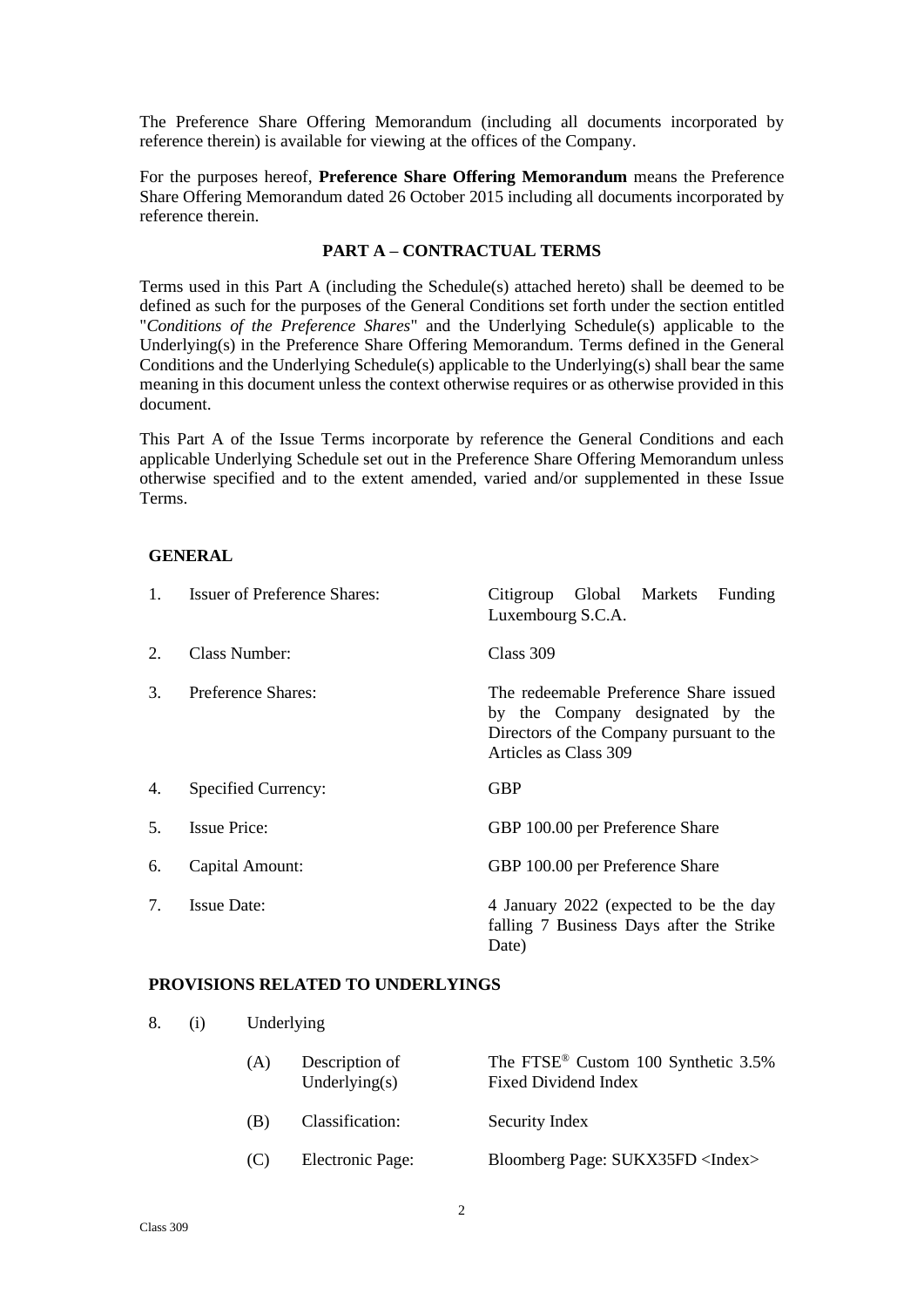# (ii) Particulars in respect of each Underlying

Security Index/Indices:

|     |                                                                                 | (A)         | Type of Index:                                               | Multiple Exchange Index                                                                                                |
|-----|---------------------------------------------------------------------------------|-------------|--------------------------------------------------------------|------------------------------------------------------------------------------------------------------------------------|
|     |                                                                                 | (B)         | Exchange(s):                                                 | As specified in the definition of Exchange<br>in Security Index Condition 1 in respect of<br>a Multiple Exchange Index |
|     |                                                                                 | (C)         | Related Exchange(s):                                         | All Exchanges                                                                                                          |
|     |                                                                                 | (D)         | Single Valuation Time:                                       | Not Applicable                                                                                                         |
|     |                                                                                 | (E)         | Same Day Publication:                                        | Applicable                                                                                                             |
|     | (iii)<br>Elections in respect of each<br>Underlying:<br>Security Index/Indices: |             |                                                              |                                                                                                                        |
|     |                                                                                 |             |                                                              |                                                                                                                        |
|     |                                                                                 | (A)         | <b>Additional Disruption</b><br>Event $(s)$ :                |                                                                                                                        |
|     |                                                                                 |             |                                                              | <b>Increased Cost of Stock Borrow</b>                                                                                  |
|     |                                                                                 |             |                                                              | <b>Loss of Stock Borrow</b>                                                                                            |
|     | (iv)                                                                            | Trade Date: |                                                              | 17 December 2021                                                                                                       |
|     | (v)                                                                             |             | <b>Hedging Disruption Early</b><br><b>Termination Event:</b> | Not Applicable                                                                                                         |
|     |                                                                                 |             | PROVISIONS RELATING TO REDEMPTION                            |                                                                                                                        |
| 9.  | Early Redemption:                                                               |             |                                                              | General Condition 4 applies                                                                                            |
|     | (i)                                                                             |             | Early Redemption Event:                                      | The definition in General Condition 4<br>applies                                                                       |
|     | (ii)                                                                            | Redemption: | Other terms relating to early Not Applicable                 |                                                                                                                        |
| 10. | Associated Costs - Deduction of related<br>hedge costs:                         |             |                                                              | Not Applicable                                                                                                         |
| 11. | Company Call:                                                                   |             |                                                              | Applicable                                                                                                             |
| 12. | Shareholder Put:                                                                |             |                                                              | Applicable                                                                                                             |

13. Call and Put Redemption Amount: GBP 100.00 per Preference Share

# 14. **Final Redemption Provisions**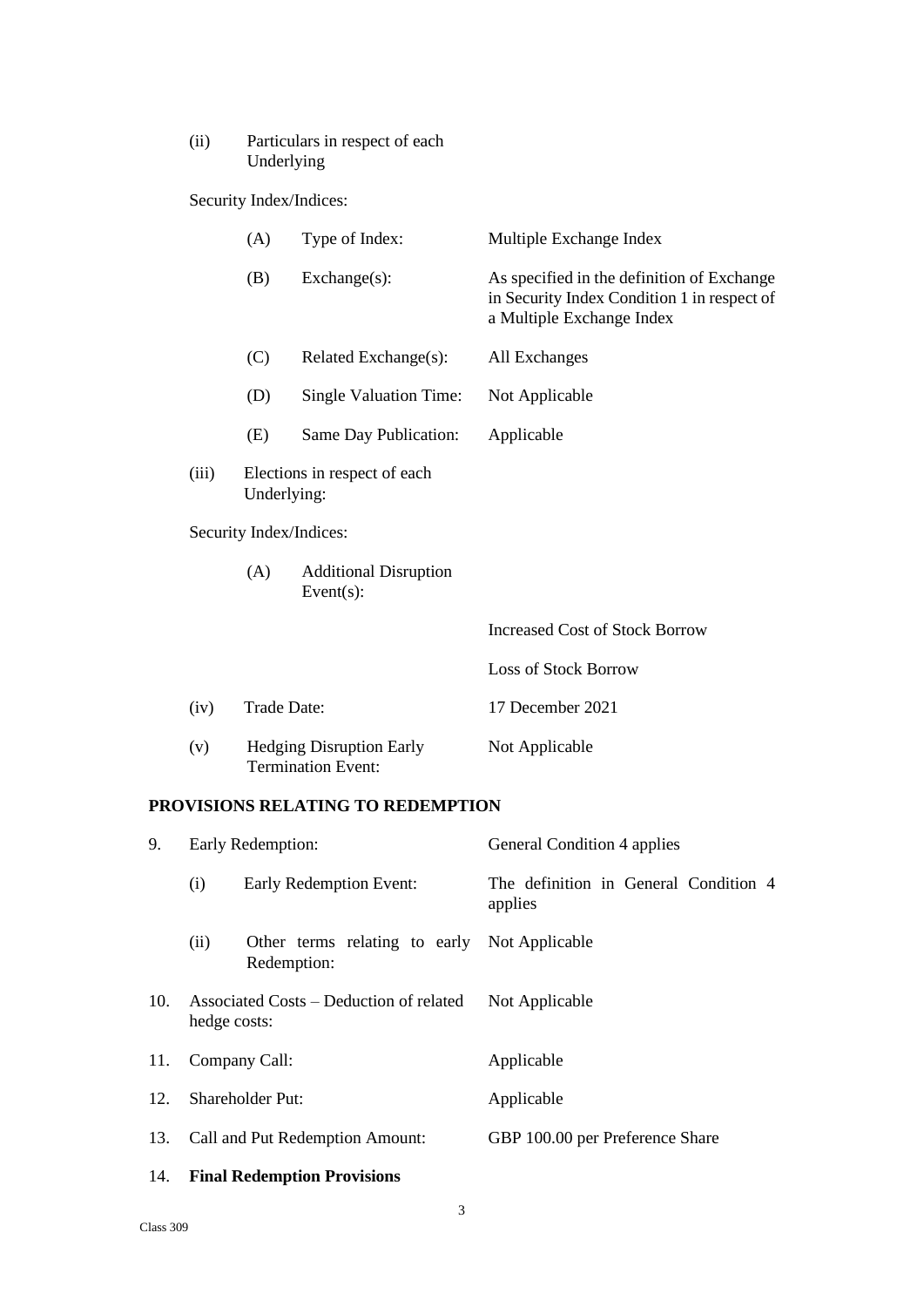|     | (i)               | <b>Share Redemption Amount:</b>                          | See the Schedule attached hereto                                                                                                                                                                                                                                                                                              |
|-----|-------------------|----------------------------------------------------------|-------------------------------------------------------------------------------------------------------------------------------------------------------------------------------------------------------------------------------------------------------------------------------------------------------------------------------|
|     | (ii)              | <b>Share Redemption Date:</b>                            | The day falling 12 Business Days after the<br>Final Fixing Date (expected to be 7<br>January 2032)                                                                                                                                                                                                                            |
|     | (iv)              | <b>Initial Valuation Date:</b>                           | 17 December 2021                                                                                                                                                                                                                                                                                                              |
|     | (v)               | Final Fixing Date:                                       | As defined in General Condition 2(b)                                                                                                                                                                                                                                                                                          |
|     | (vi)              | Specified Valuation Date(s):                             | In respect of the Underlying, the Initial<br>Valuation Date (as adjusted in accordance<br>with General Condition 5, the Strike Date<br>in respect of the Underlying) and 17<br>December<br>2031<br>(as<br>adjusted<br>in<br>accordance with General Condition 5, the<br>Final Valuation Date in respect of the<br>Underlying) |
|     | (vii)             | <b>Valuation Disruption (Scheduled</b><br>Trading Days): | General Condition $5(c)(i)$ applies                                                                                                                                                                                                                                                                                           |
|     | (viii)            | Valuation Disruption (Disrupted<br>Days):                | General Condition $5(d)(i)$ applies                                                                                                                                                                                                                                                                                           |
|     | (ix)              | <b>Valuation Roll:</b>                                   | Eight                                                                                                                                                                                                                                                                                                                         |
|     |                   |                                                          |                                                                                                                                                                                                                                                                                                                               |
| 15. | <b>Provisions</b> | <b>Mandatory Early Redemption</b>                        | Applicable                                                                                                                                                                                                                                                                                                                    |
|     | (i)               | <b>Mandatory Early Redemption</b><br>Event:              | See the Schedule attached hereto                                                                                                                                                                                                                                                                                              |
|     | (ii)              | <b>Mandatory Early Redemption</b><br>Amount(s):          | See the Schedule attached hereto                                                                                                                                                                                                                                                                                              |
|     | (iii)             | <b>Mandatory Early Redemption</b><br>$Date(s)$ :         | See the Schedule attached hereto                                                                                                                                                                                                                                                                                              |
|     | (iv)              | Specified Valuation Date(s):                             | See the Schedule attached hereto                                                                                                                                                                                                                                                                                              |
|     | (v)               | <b>Valuation Disruption (Scheduled</b><br>Trading Days): | General Condition $5(c)(i)$ applies                                                                                                                                                                                                                                                                                           |
|     | (vi)              | Valuation Disruption (Disrupted<br>Days):                | General Condition $5(d)(i)$ applies                                                                                                                                                                                                                                                                                           |
|     | (vii)             | <b>Valuation Roll:</b>                                   | Eight                                                                                                                                                                                                                                                                                                                         |

16. Business Centre(s): London and New York City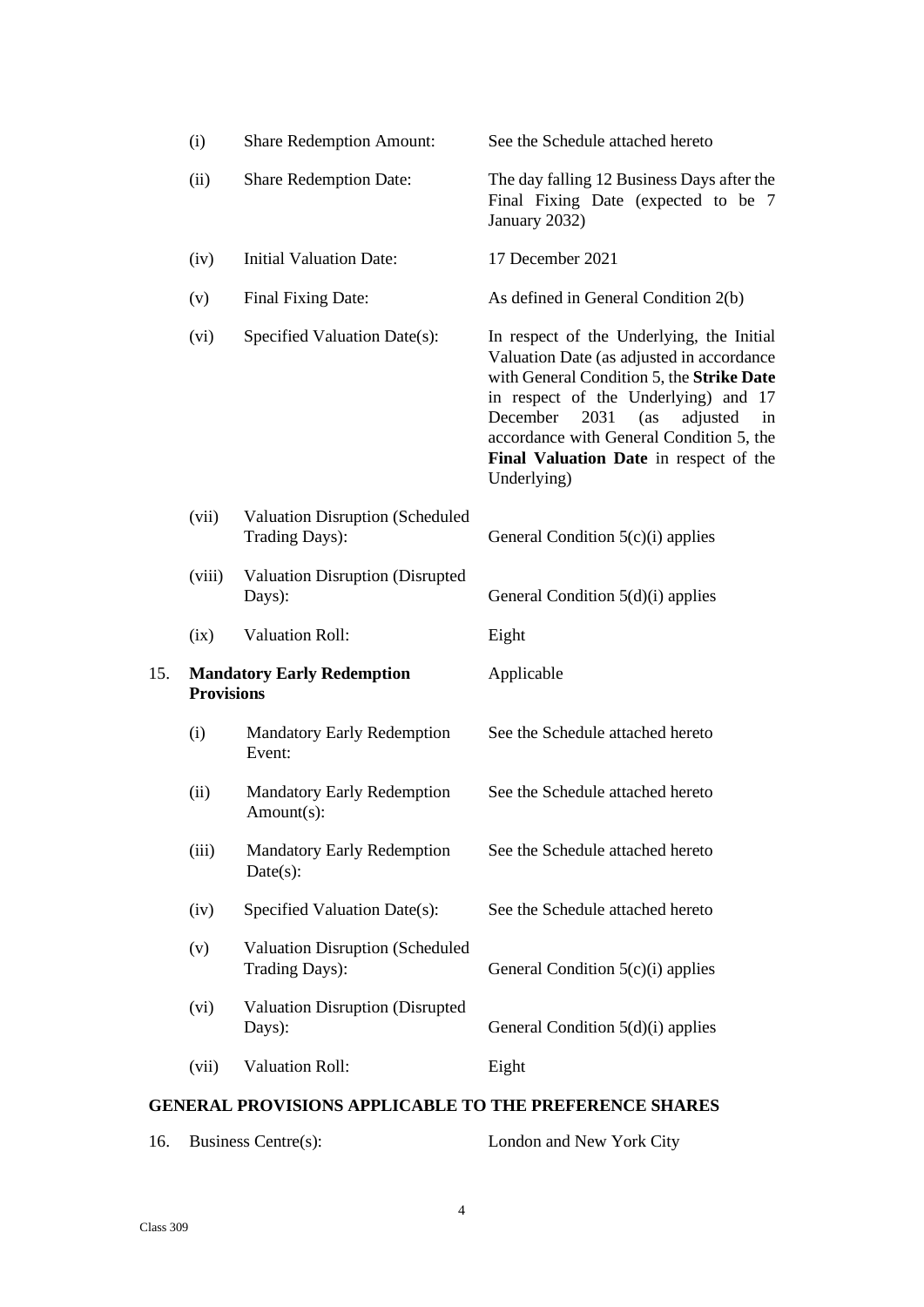17. Determination Agent: Citigroup Global Markets Limited at Citigroup Centre, Canada Square, Canary Wharf, London, E14 5LB, United Kingdom, acting through its EMEA Equity Index Exotic Trading Desk in London (or any successor department/group)

18. Determinations: Sole and Absolute Determination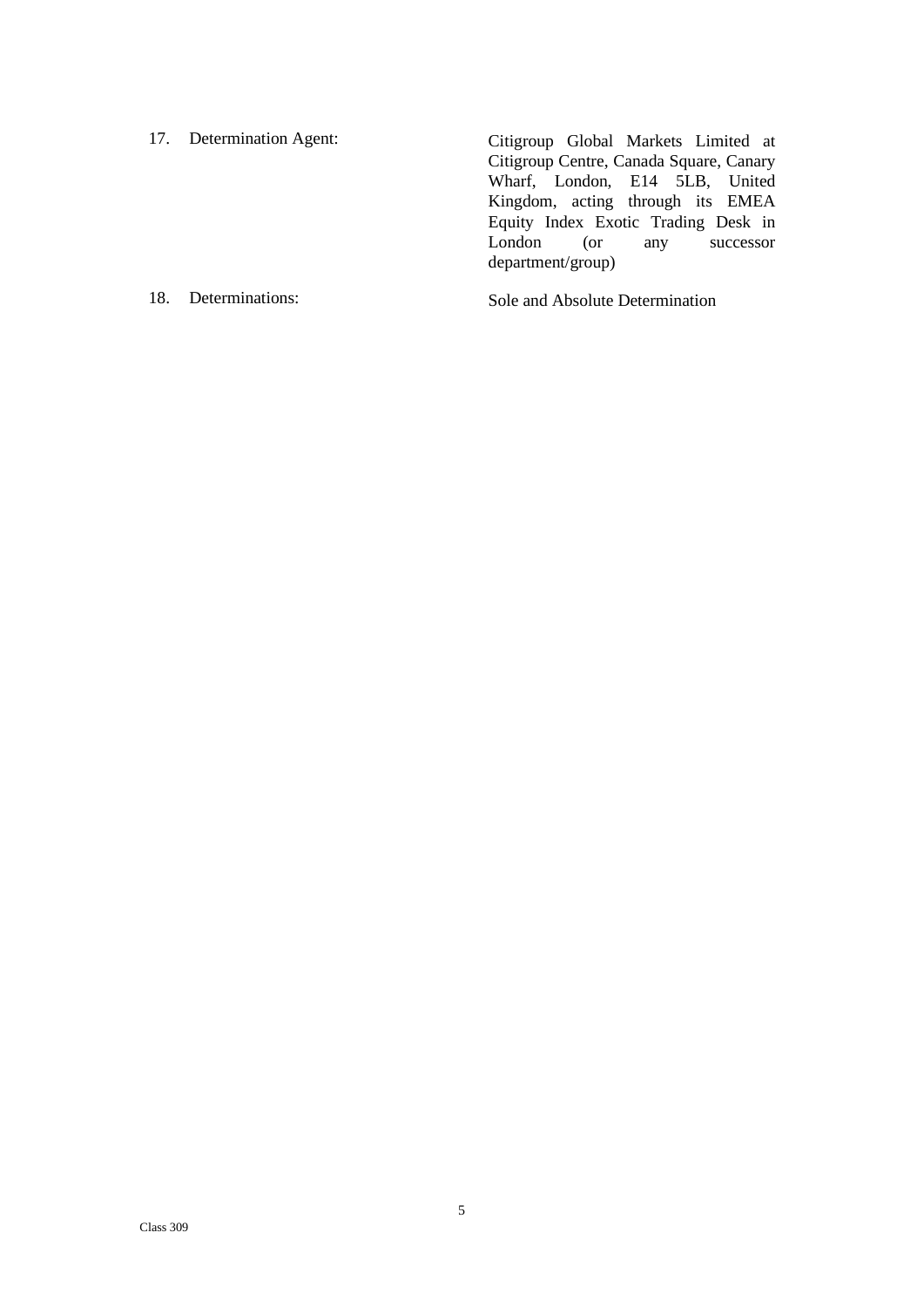#### **RESPONSIBILITY**

The Company accepts responsibility for the information contained in these Issue Terms. Information set out in Part B hereto relating to the Underlying(s) has been extracted from Bloomberg. The Company confirms that such information has been accurately reproduced and that, so far as it is aware and is able to ascertain from such source, no facts have been omitted which would render the reproduced information inaccurate or misleading.

357755708/Ashurst(EML/IGEORG)/CS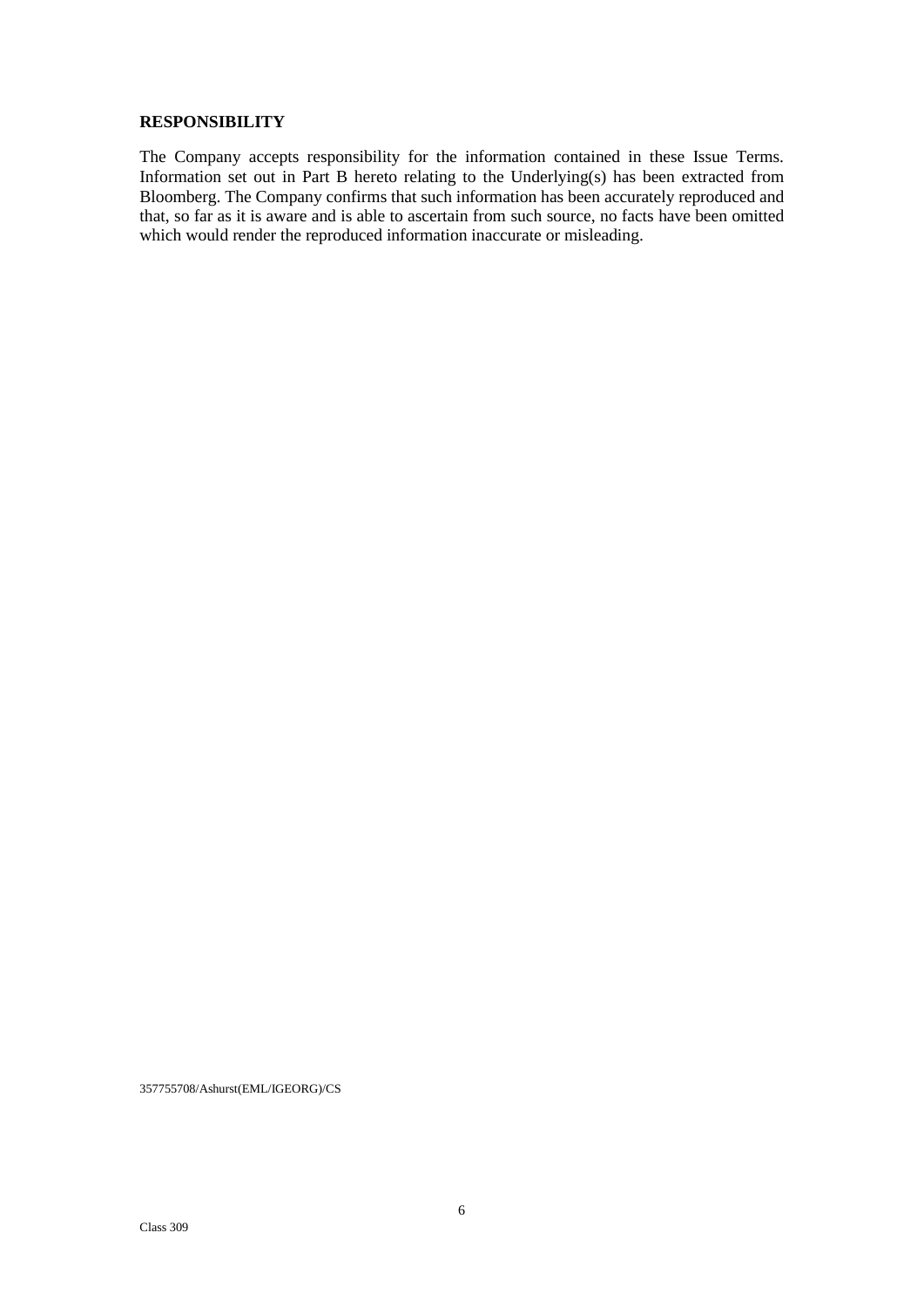### **SCHEDULE**

#### **1. SHARE REDEMPTION AMOUNT**

For the purposes of item 14 of Part A above, the Share Redemption Amount in respect of each Preference Share shall be an amount in GBP determined by the Determination Agent in accordance with (i), (ii) or (iii) below (as applicable):

(i) if the Final Level of the Underlying is equal to or greater than its Final Barrier Level (and regardless of whether a Barrier Event has occurred), the Share Redemption Amount in respect of each Preference Share will be determined by the Determination Agent in accordance with the following formula:

# Capital Amount  $\times$  208.00%; or

- (ii) if a Barrier Event has not occurred and the Final Level of the Underlying is less than its Final Barrier Level, the Share Redemption Amount in respect of each Preference Share shall be an amount equal to the Capital Amount; or
- (iii) if a Barrier Event has occurred and the Final Level of the Underlying is less than its Final Barrier Level, the Share Redemption Amount in respect of each Preference Share will be determined by the Determination Agent in accordance with the following formula:

Capital Amount  $\times$  (100.00% + 100.00%  $\times$  Final Return)

For the purposes of this Schedule:

**Barrier Event** means (and a Barrier Event shall be deemed to have occurred if), in the determination of the Determination Agent, the Final Level of the Underlying is less than the Knock-in Barrier Level of the Underlying.

**Final Barrier Level** means 105.00 per cent. of the Strike Level of the Underlying.

**Final Level** means the Underlying Closing Level in respect of the Underlying and the Final Valuation Date for the Underlying.

**Final Return** means, in respect of the Underlying, the percentage calculated by the Determination Agent by *dividing* (a) the Final Level of the Underlying minus the Strike Level of the Underlying, by (b) the Strike Level of the Underlying, and expressing the result as a percentage.

**Knock-in Barrier Level** means 70.00 per cent. of the Strike Level of the Underlying.

**Strike Level** means the Underlying Closing Level in respect of the Underlying and the Strike Date for the Underlying.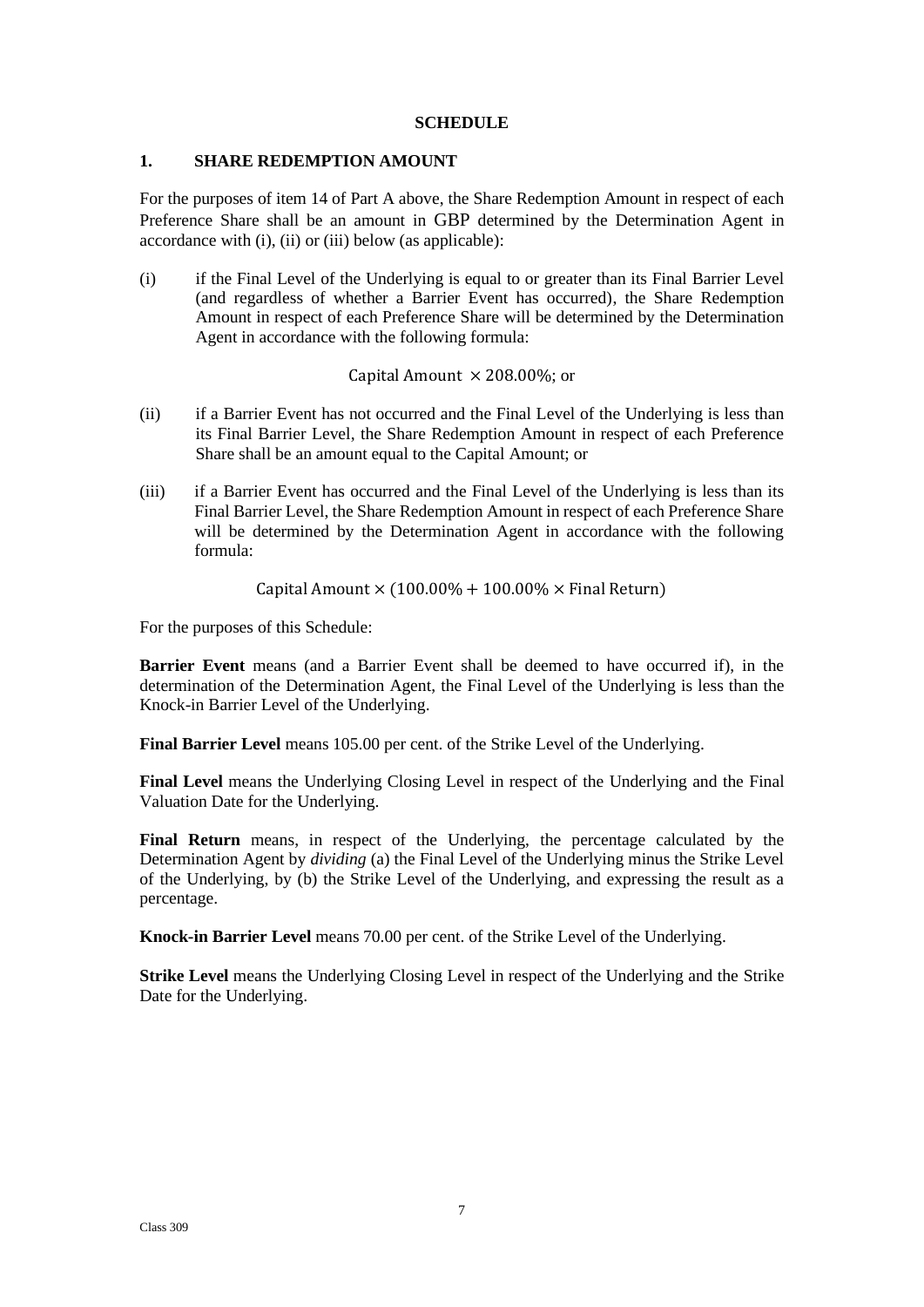# **2. MANDATORY EARLY REDEMPTION EVENT**

For the purposes of item 15 of Part A above, a **Mandatory Early Redemption Event** shall be deemed to have occurred in respect of a MER Valuation Date if in the determination of the Determination Agent, the Underlying Closing Level of the Underlying in respect of such MER Valuation Date is equal to or greater than the Mandatory Early Redemption Barrier in respect of such MER Valuation Date and the Underlying.

For the purposes of this Schedule:

**Mandatory Early Redemption Amount** means, in respect of each Preference Share and a Mandatory Early Redemption Date, an amount in GBP determined by the Determination Agent in accordance with the following formula:

# Capital Amount  $\times$  Mandatory Early Redemption Percentage

**Mandatory Early Redemption Barrier** means, in respect of the Underlying and a MER Valuation Date, the percentage of the Strike Level of the Underlying specified under the heading "Mandatory Early Redemption Barrier" in the same row as the related Specified Valuation Date in the Mandatory Early Redemption Table set out below.

**Mandatory Early Redemption Date** means, in respect of the occurrence of a Mandatory Early Redemption Event on a MER Valuation Date, the date specified under the heading "Mandatory Early Redemption Date" in the same row as the related Specified Valuation Date in the Mandatory Early Redemption Table set out below.

**Mandatory Early Redemption Percentage** means, in respect of each Preference Share and a Mandatory Early Redemption Date, the amount specified under the heading "Mandatory Early Redemption Percentage (%)" in the same row as such Mandatory Early Redemption Date in the Mandatory Early Redemption Table set out below.

**Specified Valuation Date** means, in respect of the Underlying, each date specified under the heading "Specified Valuation Date" in the Mandatory Early Redemption Table set out below (each such date as adjusted in accordance with General Condition 5, a **MER Valuation Date** in respect of the Underlying).

| t             | <b>Specified</b><br><b>Valuation Date</b> | <b>Mandatory Early</b><br><b>Redemption</b><br><b>Barrier</b> | <b>Mandatory</b><br><b>Early</b><br><b>Redemption</b><br><b>Date</b> | <b>Mandatory Early</b><br><b>Redemption</b><br>Percentage $(\% )$ |
|---------------|-------------------------------------------|---------------------------------------------------------------|----------------------------------------------------------------------|-------------------------------------------------------------------|
| $\mathbf{1}$  | 18 December 2023                          | 105,00% of the                                                | 4 January 2024                                                       | 121.60%                                                           |
|               |                                           | Strike Level                                                  |                                                                      |                                                                   |
| 2             | 17 December 2024                          | 105,00% of the                                                | 3 January 2025                                                       | 132.40%                                                           |
|               |                                           | Strike Level                                                  |                                                                      |                                                                   |
| $\mathcal{R}$ | 17 December 2025                          | 105.00% of the                                                | 5 January 2026                                                       | 143.20%                                                           |
|               |                                           | Strike Level                                                  |                                                                      |                                                                   |
| 4             | 17 December 2026                          | 105,00% of the                                                | 5 January 2027                                                       | 154.00%                                                           |
|               |                                           | Strike Level                                                  |                                                                      |                                                                   |
| $\mathcal{F}$ | 17 December 2027                          | 105,00% of the                                                | 5 January 2028                                                       | 164.80%                                                           |
|               |                                           | Strike Level                                                  |                                                                      |                                                                   |
| 6             | 18 December 2028                          | 105,00% of the                                                | 4 January 2029                                                       | 175.60%                                                           |
|               |                                           | Strike Level                                                  |                                                                      |                                                                   |

# **MANDATORY EARLY REDEMPTION TABLE**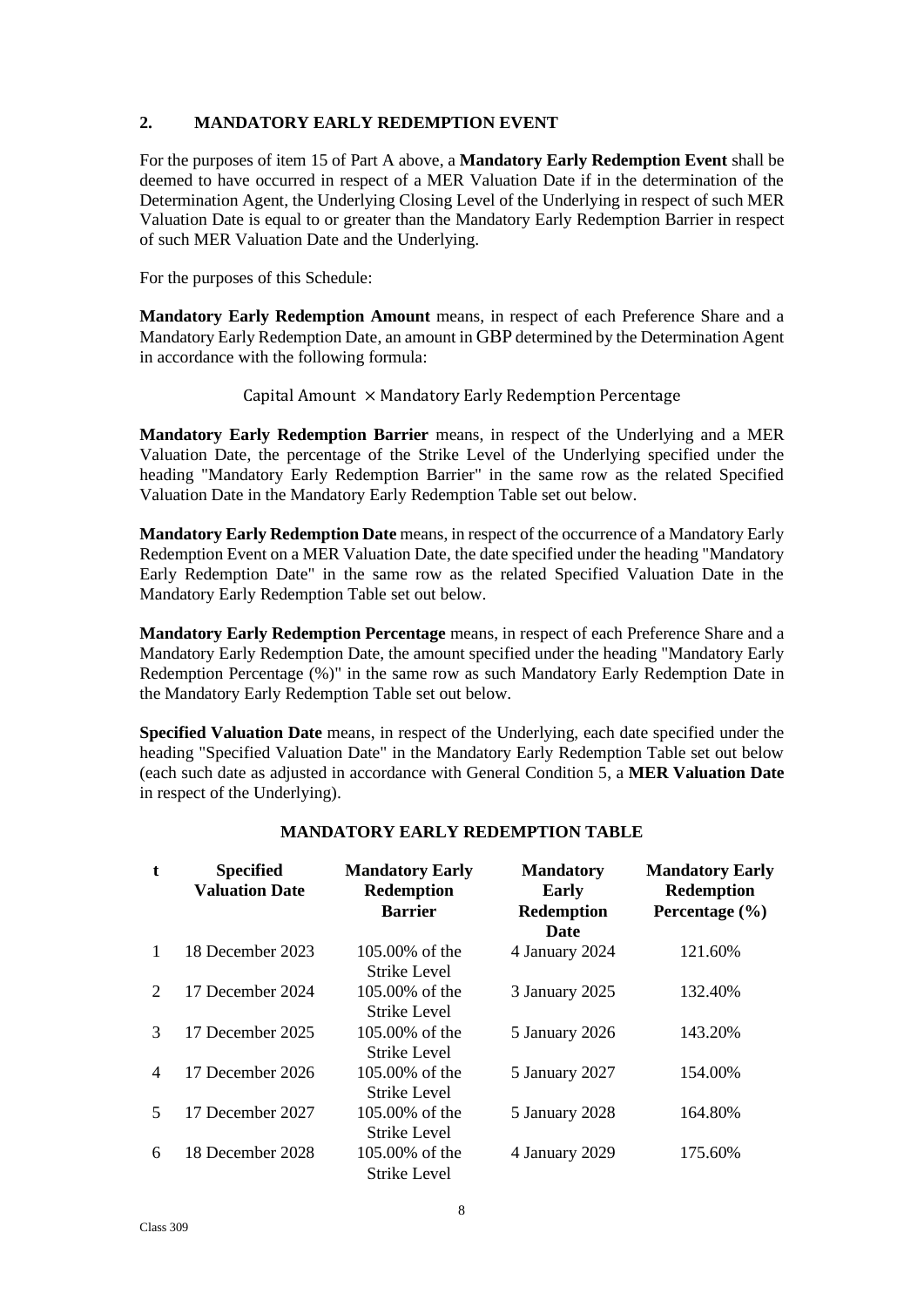| t      | <b>Specified</b><br><b>Valuation Date</b> | <b>Mandatory Early</b><br><b>Redemption</b><br><b>Barrier</b> | <b>Mandatory</b><br>Early<br>Redemption<br>Date | <b>Mandatory Early</b><br><b>Redemption</b><br>Percentage $(\% )$ |
|--------|-------------------------------------------|---------------------------------------------------------------|-------------------------------------------------|-------------------------------------------------------------------|
| $\tau$ | 17 December 2029                          | 105,00% of the<br>Strike Level                                | 3 January 2030                                  | 186.40%                                                           |
| 8      | 17 December 2030                          | 105,00% of the<br>Strike Level                                | 3 January 2031                                  | 197.20%                                                           |